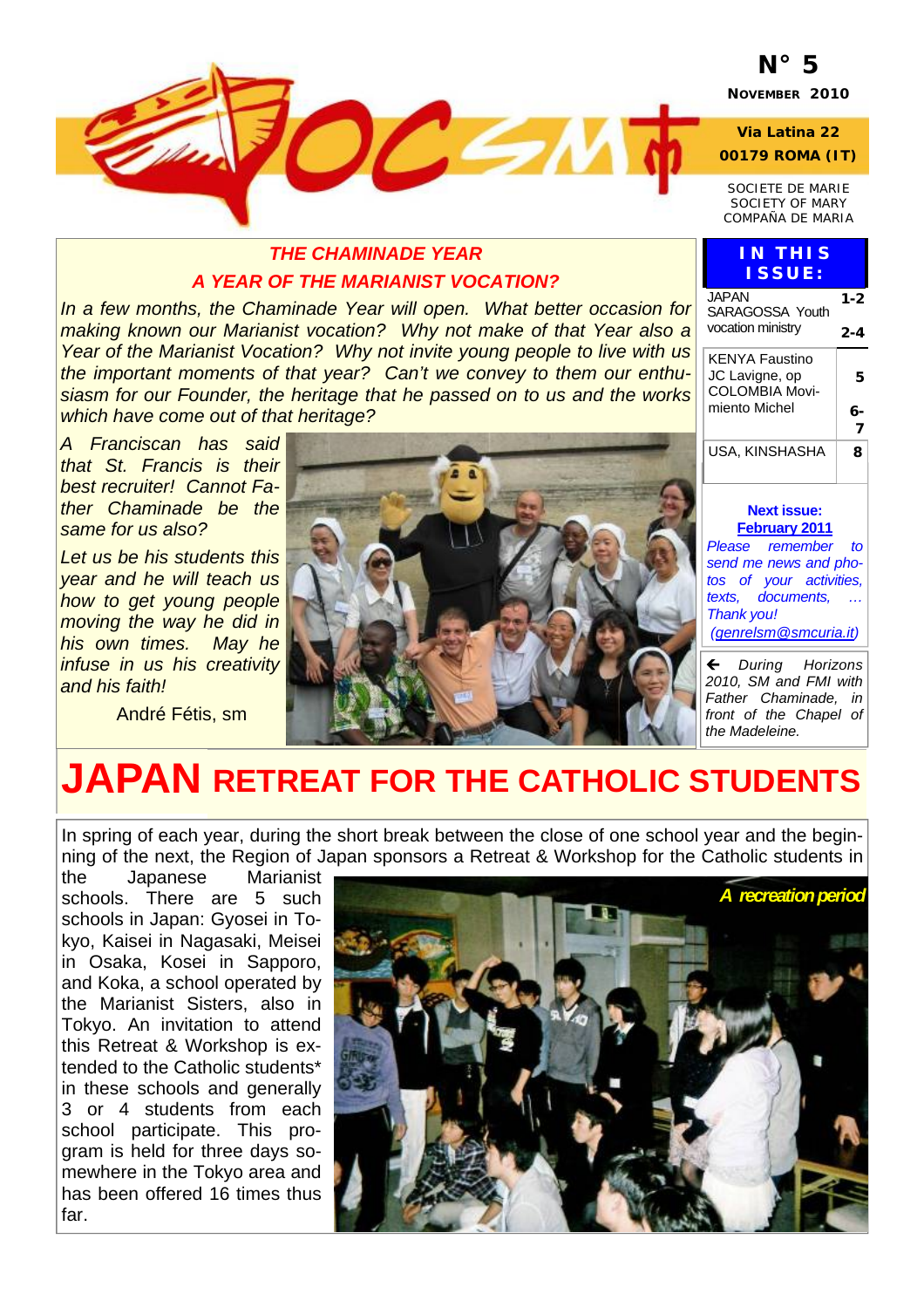The Retreat & Workshop for 2010 was held between March 24 and March 26 at the Jesuit's "Martyrs of Japan Community Residence – Retreat House" in Kamakura, an ancient capital of Japan just south of Tokyo. There were 15 participants: 11 young men and 4 young **JAPAN (2)**

women. The staff was composed of 2 former participants, 4 lay teachers, 3 members of the Society of Mary, and 1 Marianist Sister, 10 in all.

God is the God of all people and an encounter with God is a blessing. This Retreat & Workshop is held in the hope that those participating become aware of the workings of God within them by the way that they live.

P. Noriyuki Ikeda, SM

*\* NOTE: of the 6,739 students enrolled in Society of Mary schools in Japan in May of 2010, 248 were Catholic.*







## **YOUTH VOCATION MINISTRY Marianist Province of Zaragoza**



 I am Pedro Martínez de Salinas, a Marianist priest. I am 56 years old and have been a religious for 38 years, as a teacher of science and religion, a formator and pastor of a parish. I have lived in various types of communities, large and small, in various surroundings, both educational and parrochial. Currently, for the last five years, I am in charge of the Ministries of the Province of Zaragoza and, as such, the Provincial Delegate for Vocation Ministry.

#### **2. Could you please tell us in a few words what is your Province's plan for Vocation Ministry, how is it organized and who are its principal actors?**

First of all, we are living through a time of crisis of vocations in all of Europe, as well as in Spain. This is a fact both for religious life and for the Spanish seminaries. The good news about vocations in our Province is that we have not lost the chain of vocations, and although they are few, there are young religious. Last September 5 a novice made his first profession of vows as a religious.

 We have a Provincial Plan for our Province Ministries, developed in the year 2000. In that plan, vocation ministry is a part of the general ministry situated in our schools and parishes. This Ministry aims to raise up vocations to the Marianist Family in all its various branches. We know that vocation ministry, so understood, cannot be isolated from ministry in general, but that it has its fullest meaning when all our ministry contributes towards cultivating the vocational dimension of the Christian life-experience.

 This overall goal of cultivating the Christian life-experience, aiming towards the experience of God himself, can be broken down into other, more specific, objectives. Some of these objectives, which we try to promote in our evangelization situations, are:

> To make known, both theoretically and in personal witness, the various states of life present in the Church.

To make known our Marianist history and spirituality.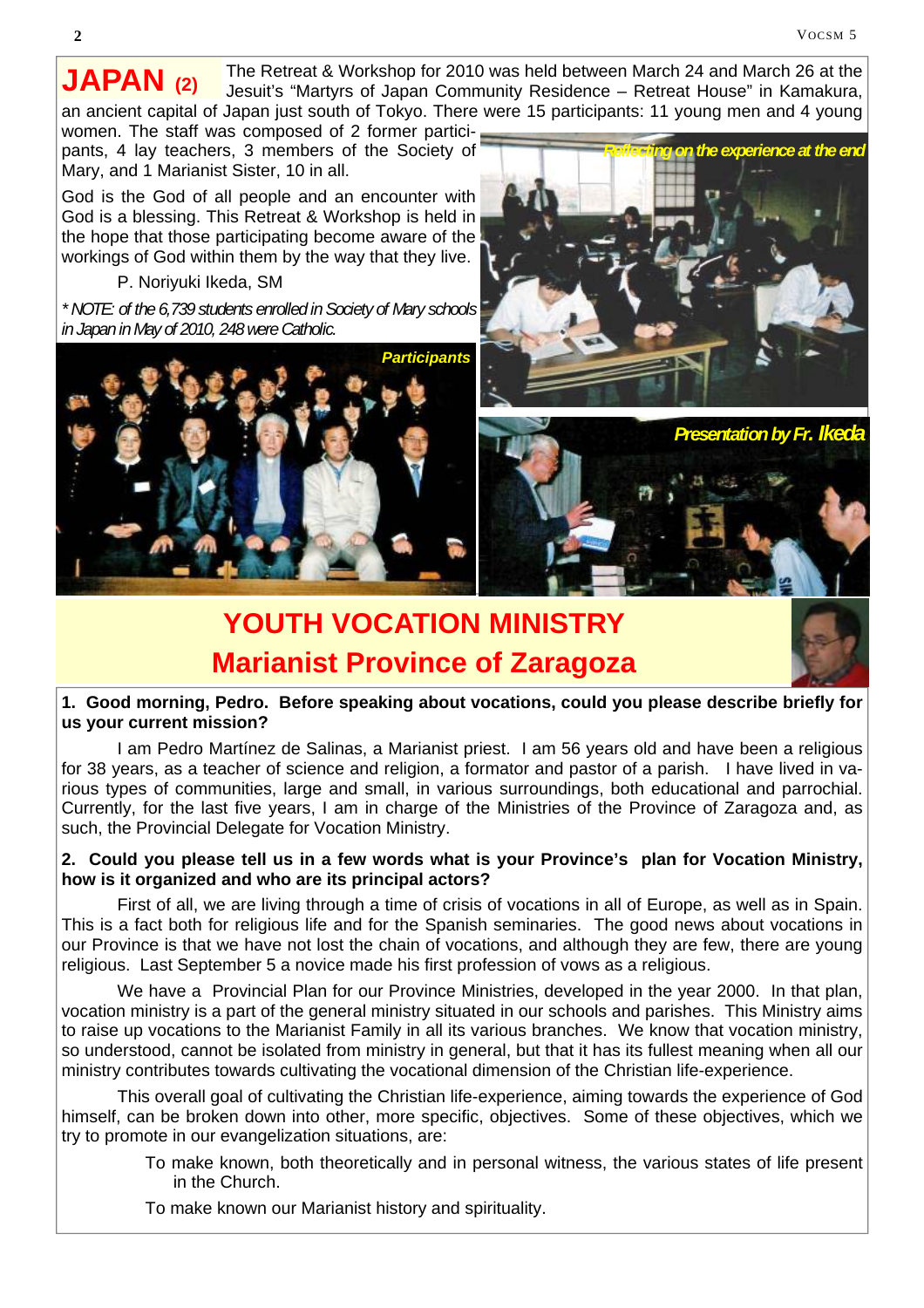- To facilitate direct contact with both lay and religious Marianist life.
- To transmit the Marianist spirit and charism through personal relationships and through the creation of situations where the Marianist element is present.
- To make both collective and personal appeals to Marianist lay and religious life.

#### To direct the first steps of discernment of a possible Marianist religious vocation.

#### To promote prayer for vocations.

As to the actors in this ministry, we are all the Brothers of the Province, all the communities and all the works. It is a shared responsibility, where each one tries to contribute towards the common goal of the vocation ministry. In each community the director is ultimately in charge of the vocation ministry of the work, the mission of which has been confided to him. We also have an Inter-provincial Committee on Vocations with the Province of Madrid, which programs and evaluates vocational activities and develops materials towards creating a "vocation culture" in our communities and in our works.



#### **3. What materials are you using to develop your Vocation Ministry?**

 In order to develop our Vocation Ministry in the works we have a portfolio of materials: *"Come and See,"* which presents the Marianist charism in a dynamic way, adapted to every level of education. We are currently developing, with the entire Marianist Family, other materials that will serve in the school context to transmit the Marianist charism, life and mission through new media: comics, videos, music, videogames, …. I would point out the pastoral impact that a full body mask/suit of Father Chaminade has had, as a new way of recreating the person of the Founder. Also greatly helpful to us has been the new iconography of Blessed Chaminade promoted through cards, posters, postcards. Each year we organize a Founder's Week that has a strong vocational character and in which we use these materials.

 Within the community context, for the past several years, we establish two or three working guidelines so that, throughout the year, and at significant moments, the communities can reflect, dialogue and share their vocational difficulties and worries. It is a means that works toward creating a pastoral culture and sensitivity.

#### **4. The relationship between youth ministry and vocation ministry is an important element for the Province of Zaragoza. Why? And what are the means for maintaining this relationship between the two?**

 Vocation ministry must be a continual and progressive work that embraces all the ages of the person. But there are certain particularly significant moments in life to which it is appropriate to give a special attention. The most important are the middle school years (10-12), the end of adolescence (16- 18) and young adulthood (18-25). We try to sow the seeds of vocation from childhood onwards, especially in the middle school years and in the last years of secondary school.

 For more than two decades already, we have been working with a youth ministry project of faith groups which we call: *Guinomai.* It is a Marianist project offered to adolescents between the ages of 12 and 18, during their school years. This project is a call to live the faith, following the path, walking with Mary, in order to discover Christian community; its objective is to arrive at being like Jesus: *"Guinomai."* There are also other groups that work at growth in faith through free time, mountaineering: Scouts, a mountaineering group, a younger group. The work with these young people has allowed us to have many youth leaders, monitors, catechists, …. The Guinomai project is opening up for us a new ministerial horizon, to be able to work with young adults of 18 to 25.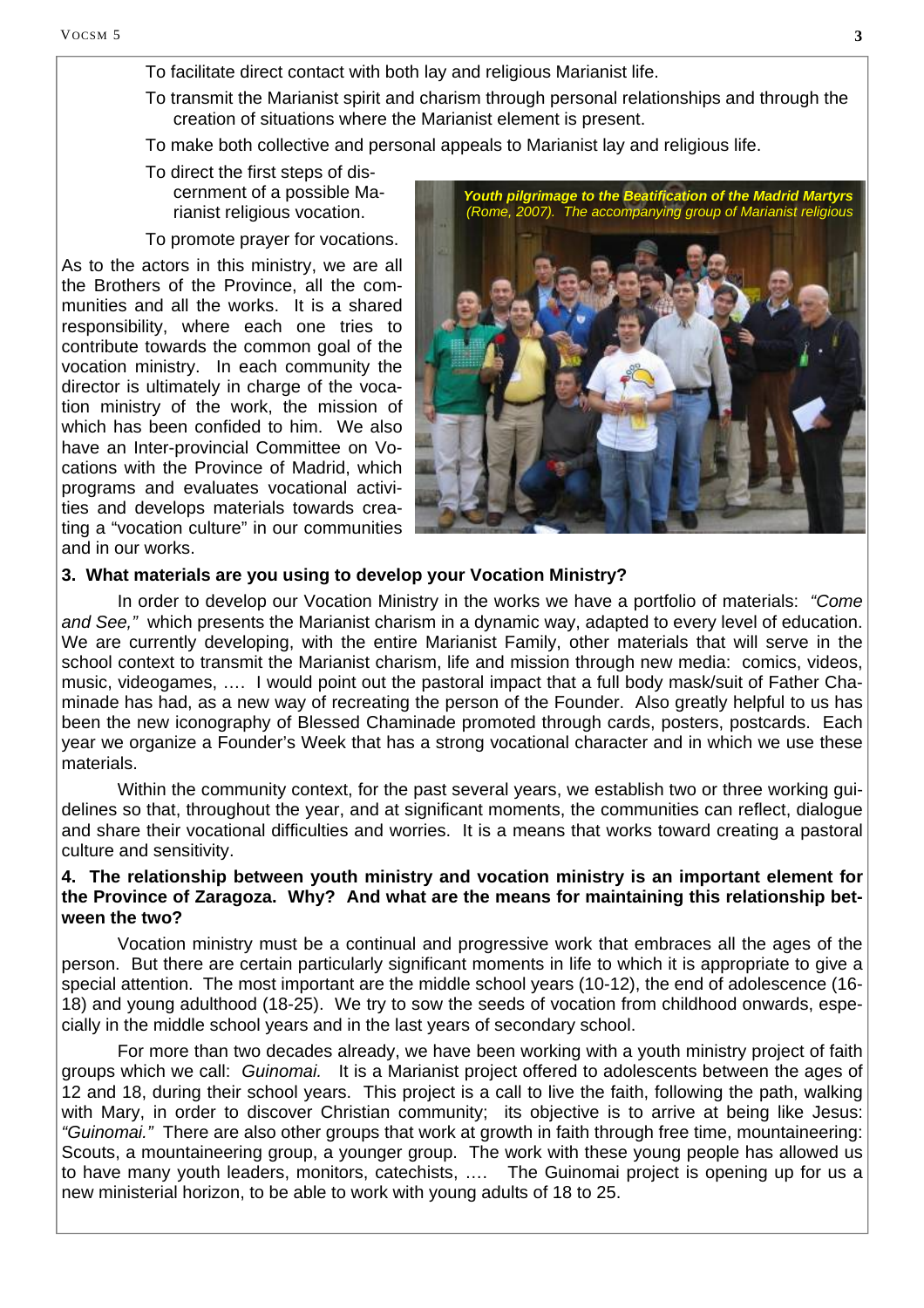**PROVINCE OF ZARAGOZA (2)** 

 Some years ago we were focusing all our efforts in Marianist vocational recruitment on the last years of secondary school. Currently,

we have become aware that at that moment students are not yet capable of making lifedecisions and that it is necessary to wait until their university years. We have taken the decision to prioritize pastorally this leading edge of young adulthood, with the purpose of making vocational proposals at that moment.

 The fundamental means we rely upon in this pastoral work at this edge situation are the Marianist Fraternities. We try to maintain the presence of some religious working more directly with these young adults, being present in the faith groups and in starting up Marianist Fraternities. We are placing a lot of hope in a reflection group that will be created to dialogue and to think with lay Marianists about how to present both the lay and the religious vocations to these young people, and to develop a plan for initiation into Fraternities.



**5. That implantation presupposes that many persons (lay and religious) are helping to integrate the vocational dimension into their pastoral or educational work. Is that easy? And how do you help them in their collaboration? And how does the Marianist Family share in all of this?** 

 Integrating and assisting the lay persons in this task of vocation ministry is not easy. We want all our lay collaborators to have a strong Christian identity, to feel identified with our educational/ pastoral undertaking; we urge many to be pastorally active in participating in ministry groups. The



difficulty is in assuring the vocational dimension, promoting paths of faith with a strong vocational calling.

 Many of our lay collaborators, especially the youth animators, are members of the Marianist Fraternities. There is a good relationship between the ministry of our works, schools and parishes, and the Fraternities, such that one of the principal missions of the C.L.M. are the faith groups. We see the need for working together, religious and lay Marianists, when confronting the vocational question, especially at that edge of young adulthood.

#### **6. A final message that you would like to leave with us to help us in this mission**

 My message is that of confidence and hope in the Lord of the harvest. We know that he continues to call many young people to be witnesses of the Gospel, but the noisiness of our culture prevents them from hearing that call. May our personal witness as religious make transparent the mercy and love of God for each person, may we be a living parable of the Gospel, allowing the Lord's call to be heard more clearly. More than being preoccupied about the need for vocations to assure a generational continuity to carry forward our Marianist mission, we should really desire vocations, which presupposes imagining vocations, praying for them, preparing our minds to make our way of life contagious and not merely projecting our worries. To want them, to pray for them, is to help other young people discover God's plan for themselves.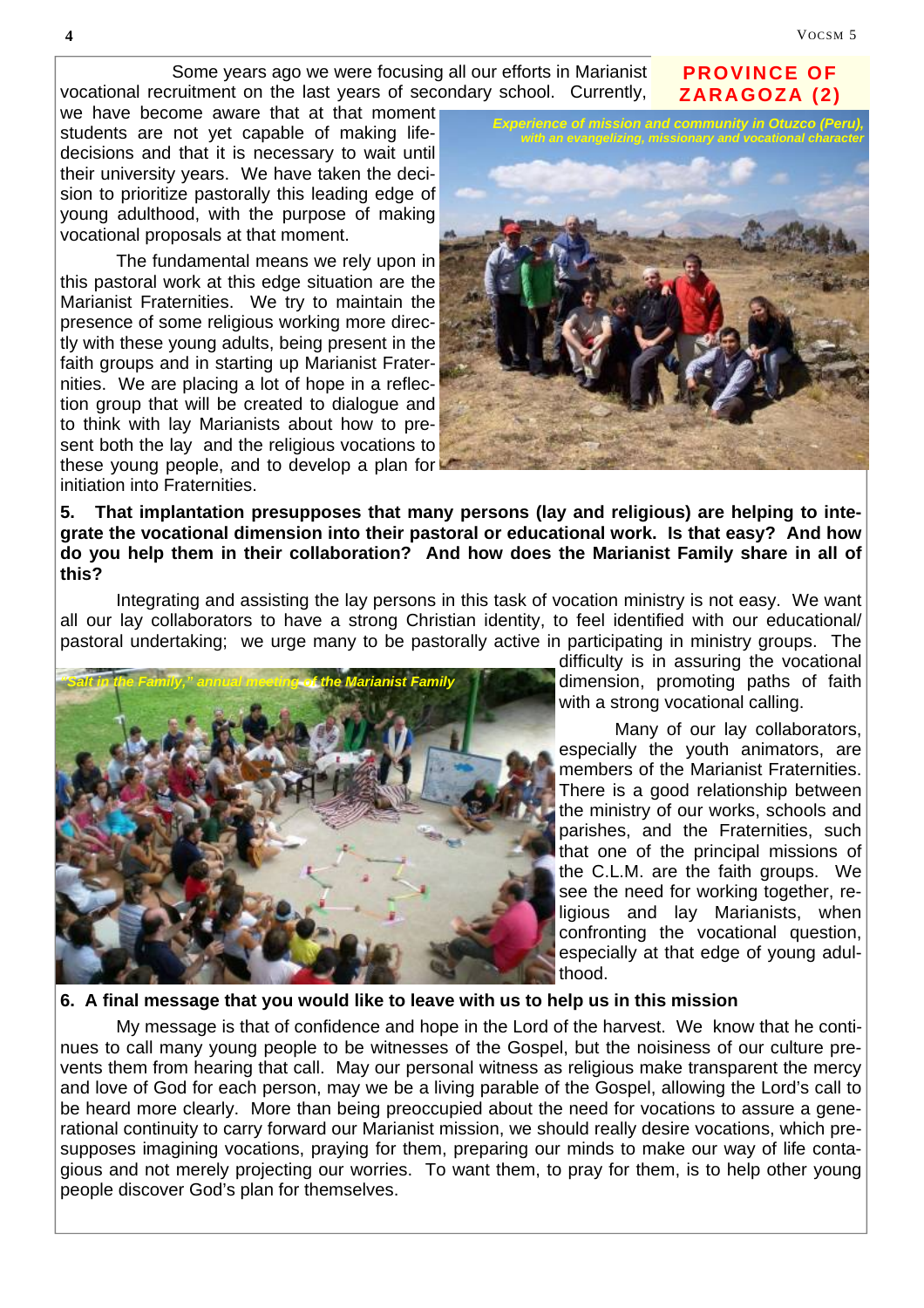VOCSM 5

*During the World Day of Prayer in Nairobi Kenya, the first Faustino Group members in Kenya were enrolled.*  **KENYA** 



AY BE GOD WILL SPEAR

## **Unless the Lord build the house, the builders labor in vain (Psalm 127)**

In the foundations of the religious life, it is God who has the initiative, and there the marketing performance (publicizing our "spiritual product") and effective management (of our feeble human strengths and our important

real estate) are poor tools.

Our best methods are powerless before the call that comes from God, even if it is through human mediation and character traits. It is he who provokes the choice of life that each person is led to make: it is he who inspired the founders and foundresses of our congregations and who maintains his own dynamism in our charisms and our life styles. He is the primary inspirer and true founder and, if we are forgetful of that preliminary consideration, we risk being only unprofessional recruiting agents, more preoccupied about institutions than the purposes of the latter.

*"Unless the Lord build the house, the builders labor in vain; unless the Lord guard the city, the guard keeps watch in vain. It is in vain that you rise up early and go late to rest, eating the bread of anxious*  toil; for he provides for his beloved during sleep" (Ps 127).

What is needed is to rely on God, but without sleeping on the job. The responsibility of each member of congregations, and of these latter as such, is to prepare the way like John the Baptist and, above all, to reduce the obstacles that we have allowed to be installed and built up along our path to God. To prepare the way for the encounter with Christ, which is also the encounter with the best in ourselves that waits to be awakened, such is the mission. The challenge is not the survival of religious institutions, but friendship with Christ lived and spread abroad.

What depends upon us is that tearing down of the walls that we have erected between God and ourselves, and that demands a constant vigilance, because the encasement is rapid and invisible in the short term. Customs that petrify into laws, awkward silences and absence of dialogue or laziness that is too quickly legitimized, these are but some of the obstacles which lead to the fading away of religious life. The vitality of the religious life can be passed on through our methods of communication (Internet sites, various types of information, vocation centers, ...) but will not be effective unless we have first tried to make ourselves open to the Spirit.

From that watchfulness in preparing the paths will perhaps be born a renewal well beyond our marketing skills, but the goal to be sought is not that: it is the urgent need to proclaim the Gospel and to try to live it today. The rest will be given over and above.

Jean-Claude Lavigne, op, In "Pour qu'ils aient la vie en abondance" ["That they might have life in abundance"] – *La vie religieuse.* (Paris: Cerf, 2010), Pp. 3738.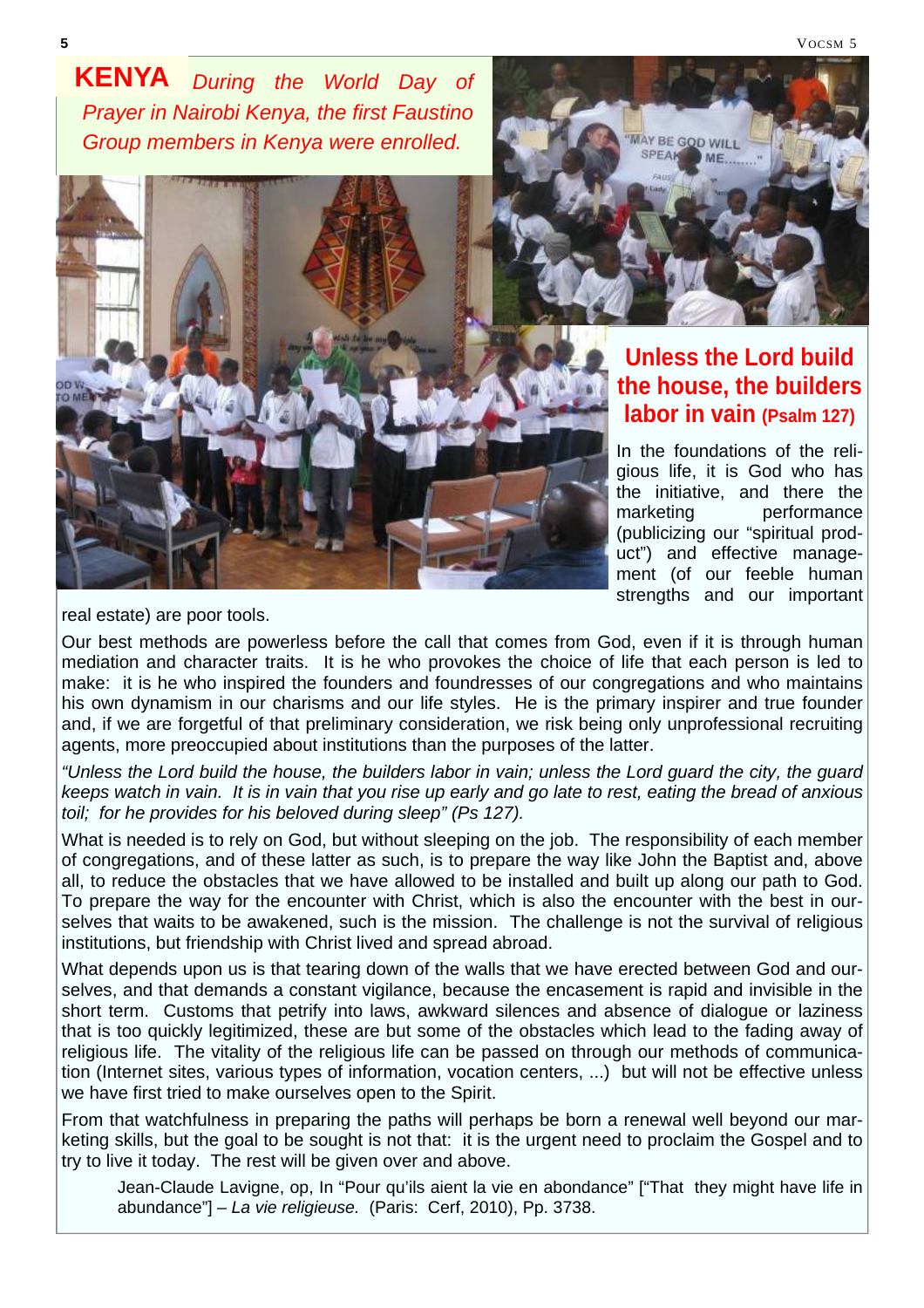#### **Colombia-Ecuador : YOUTH MINISTRY AND THE MICHEL VOCATIONAL MOVEMENT**

#### *"THAT DAY WE LIVED AN ENTIRE DAY OF FELLOWSHIP AND BROTHERHOOD AMONG THE COMMUNITIES OF THE MICHEL MOVEMENT OF BOGOTA"*



On Saturday, September 18, we commemorated twelve years since the murder of the Marianist religious, Miguel Ángel Quiroga Gaona, which occurred in Lloro-Chocó on September 18, 1998. In that celebration we succeeded in bringing together more than five hundred fifty children and young adults as a representation of the Michel Movement and of the Soccer School of Miguel Ángel Quiroga, both located in Bogotá.

Little by little the Michel Movement (MM) is growing and gaining strength as a central project of the children's, youth and vocational ministry of the Marianist Region of Colombia-Ecuador. With this Movement we are trying to recall the person of Michel as being a consecrated Marianist missionary and to present him, especially to the children and young people of our Region, as a living testimony of the search and encounter with Jesus, who reveals to us the face of God the Father through the face and the circumstances of the poor and marginalized of our time.

The Movement and the Soccer School are intended especially for the children (age 6-11), adolescents (age 12-16) and young adults (age 17-21) of all the works of the Marianist Family in Colombia and Ecuador (Bogotá, Chocó, Girardot, Latacunga-Ecuador, Me-

dellín).

**The missionary dimension of the Movement.** The Michel Movement is inspired by Mary as the Woman who invites us to follow Jesus, saying "Do whatever he tells you," and to be attentive to the needs of our brothers. Essentially, therefore, this Movement seeks to be an alternative formation in faith and in experience of the Christian life for boys and girls, adolescents and young adults who want to learn how to live, who dream of a new world that will be more just and peaceful; where laughter, the artist's brush, the woods, life, the encounter with God, brotherhood and joy are its permanent challenges, as they were also for Michel.

**The social dimension of the Movement.** With the MM, then, we are recalling the memory of Michel, the young Colombian, passionately in love with life, the artistic creator of flowers and crafts, the student, the licentiate in Social Sciences, the God-lover, the Marianist, the educator, in order to present him as an inspiration giving the strength to banish the fear, the hatred, the injustice and the oppression that constantly threaten life.

For working for and with the poor of Chocó, proclaiming that the Kingdom was a reality, Miguel Ángel was murdered twelve years ago by bloody paramilitaries. Now, in his name and in honor of the cause he defended, which was none other than the cause of God and therefore the cause of the poor, we want all of the you to realize the great desire to create a Movement that seeks by all means to be faithful to life and that works for the building up of a new world.

Nelson Mendieta, sm

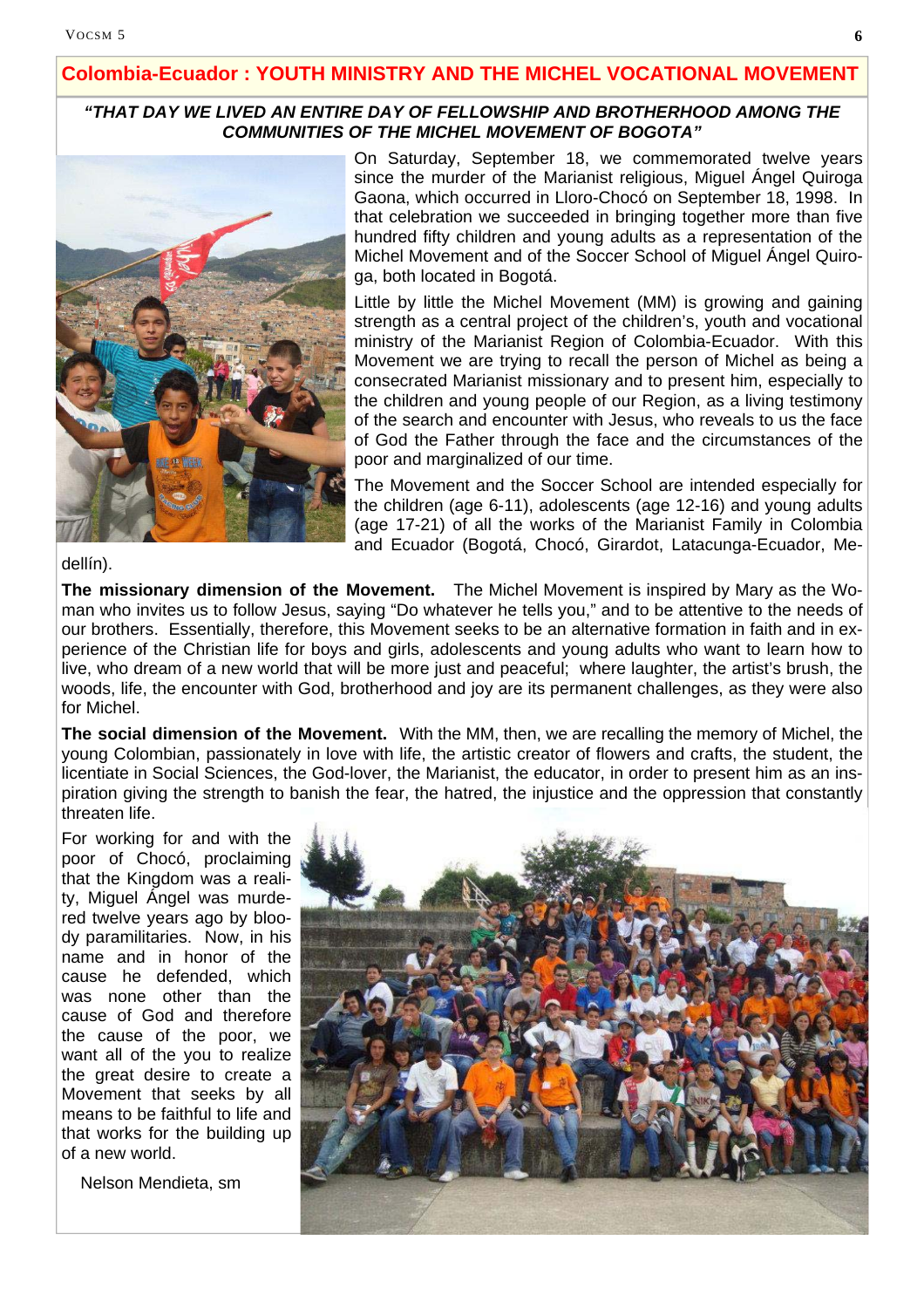#### **COMMENTS OF SOME YOUNG ATTENDEES:**

#### **Remembering a death (by: Jhon García, MM-Palermo Sur)**

The most important thing for our Lord Jesus Christ is the life that we give to the person who feels lonely, distressed, sad and unloved; let us remember that the most important thing for us young adults is the life of all our children who are born and want our country to be better.

In this celebration we recall how MICHEL loved life and we give thanks for him. The great challenge and commitment for young adults is: we must show that life has more

value than material things or than a handful of money. 12 years of neither forgetfulness nor sorrow; 12 years for moving ahead with enthusiasm; 12 years for continuing to live with Jesus and Mary.

And as Michel said well: "if we don't change the orientation of our heart, we will never change our country." So our commitment is to better our country, but beginning by bettering our own heart; let us remember that Miguel's life will always be with us in our Marianist journey.



At the time of the commemoration of the death of Miguel Ángel there was celebrated a meeting of life where were present representatives of the MM of various Marianist works in Bogotá, sharing together a single Movement, as a work that leaves it mark and gives a Marianist feeling to life. Each group is an essential element in order to achieve the spread of the experience and the work that Michel did in defense of life. One of the most important goals is to achieve a more fraternal, more human world through meeting at least a part of the human and spiritual needs of the community.

The children and young people of various ages and backgrounds each contribute with their experience, their perspective on their vision of the world. It is satisfying to know how the Michel Movement has grown in a progressive manner in human quality and in strengthening the bonds of brotherhood that unite this project, which has developed for many into their determination to lead a worthy and exemplary life.

This motivates us to continue working and to understand the true thinking of Michel, through the teaching and teamwork.

This experience of fellowship is an open door to new work by and for the community. The fruits gathered from it will be the result of the love with which the work of God is carried out.



#### **Michel, his indelible mark (by: MM-Palermo Sur)**